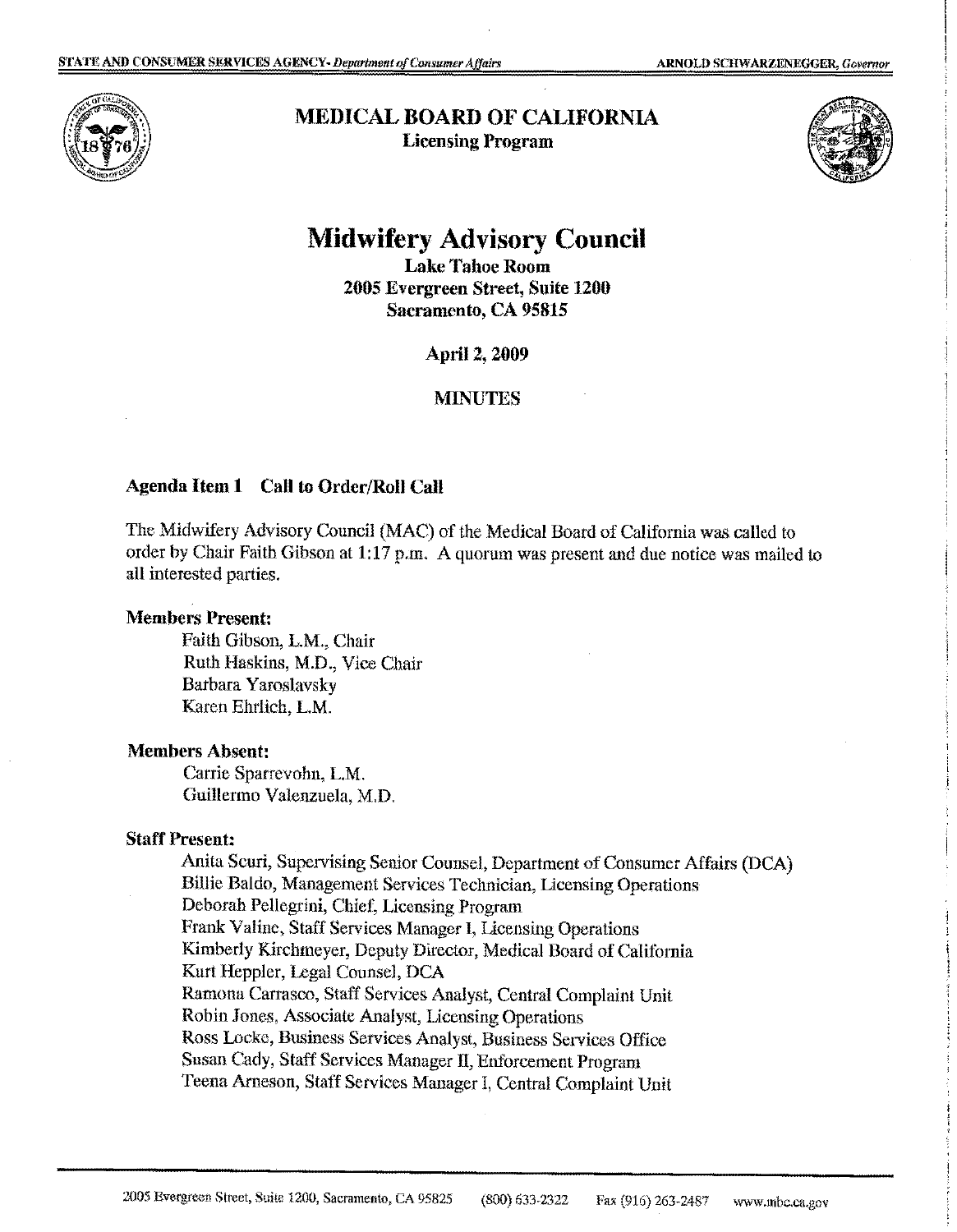**Midwifery Advisory Council Meeting**  April 2, 2009 Page 2

### **Members of the Audience:**

Alison Price, **L.M.**  Amir Refah Andrea Ferroni, L.M. Mitra Hatefi Tonya Brooks, L.M. Tosi Manceline, L.M.

# **Agenda Item 2 Approval of Minutes of the January 15, 2009 Meeting**

It was M/S/C (Ehrlich/Yaroslavsky) to approve the minutes from the January 15, 2009 meeting.

# **Agenda Item 3 Licensed Midwife Annual Report**

## **A. 2009 Report - Recommendations for Change**

Dr. Haskins reviewed the changes on the Midwife Annual Report Survey by section and edits and revisions were noted and discussed by those in attendance. Further comments and changes were discussed and approved at the meeting. The final document will be distributed at the next meeting.

It was M/S/C (Y aroslavsky/Ehrlich) to make the suggested changes to 2009 Survey.

# **B. Timeframe to Implement Changes**

Ms. Pellegrini advised the members that changes may be made to the survey and instructions until the next meeting in June. She suggested having midwives not involved in developing the survey test the forms to determine if the survey and instructions are user friendly. The Medical Board will send notification to the licensed midwives advising them the survey and instructions were modified for clarity and add a disclaimer informing the midwives the survey questions are based on legislative requirements.

It was M/S/C (Yaroslavsky/Ehrlich) to approve the implemented timeline of the Annual Midwife Survey with amendments.

# **Agenda Item 4 Parameters for an Educational Program that Would Provide Remedial Training as a Term and Condition of Probation in Quality of Care Case**

Ms. Gibson, Chair, referred the members to the Physician Assessment and Clinical Evaluation (PACE) Program insert in the packet. Tonya Brooks, **L.M.,** stated she did not think the PACE Program was appropriate. She suggested contacting midwifery schools, with a challenge process, and have midwives pay for remedial training. If the offenses or mishandling of the patient were significant enough where the midwife needed to be supervised by another licensed midwife, define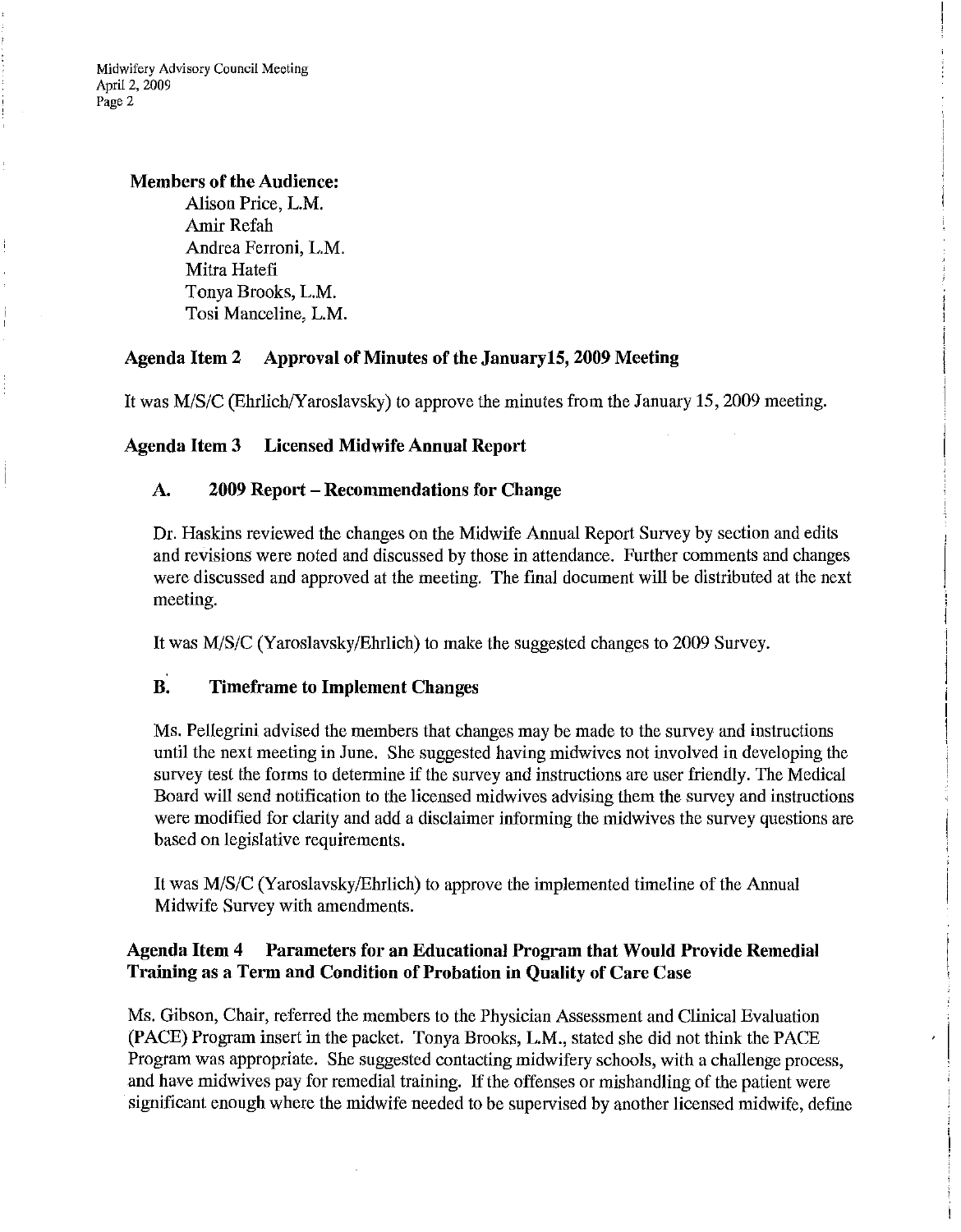requirements for the experience level of the supervising midwife. Karen Ehrlich, L.M., suggested having two midwifery schools involved in the program.

Ms. Gibson reported that the Board contacted the National College in New Mexico and currently has their curriculum. Rather than the midwife going through the entire curriculum the specific category of quality of care would be identified, the midwife would complete that portion of the curriculum. The midwife would then take a skills exam similar to the expert review process.

Robin Jones spoke with staff at the Board of Registered Nurses (BRN) who administers the disciplinary process for certified nurse midwives (CNM). There are four programs that they refer their CNMs to if there is an educational component required as part of the discipline. The BRN website identifies their criteria s.

The programs are at: California State University, San Diego; California State University, Fullerton; and University of California, San Francisco (UCSF). UCSF has two programs, one at the University and the other at the hospital.

Anita Scuri, DCA, referred the Council to the current terms of conditions of probation that are used for physicians when there is a quality of care issue. For matters that are not as serious, there is an education course identified in the area of the persons deficiency. Ms. Scuri suggested the Council look at what would be appropriate for a clinical training program and see if any of the institutions can provide the necessary training.

Ms. Gibson suggested developing a task force or a round table discussion to develop a remedial training plan. Ms. Yaroslavsky suggested that the task force develop a format with clearly defined outcomes targeted at licensed midwives in need of remediation. In addition, the task force would specify where the midwives can receive educational assistance that will meet the terms and conditions, as outlined by the Medical Board's enforcement program, and also verify that they have successfully been remediated. Members of the task force will contact staff to provide a list of materials needed for the meeting. New York, Washington, New Mexico, Florida, Utah, Texas, and Maine Boards have remediation and retraining programs equivalent to CNM's. Robin Jones will obtain ideas from the individual schools, other states, and other Boards on their remediation programs.. The task force will consist of Dr. Haskins, Ms. Gibson, and Ms. Ehrlich.

It was M/S/C (Ehrlich/Yaroslavsky) to have the task force evaluate the CNM programs that provide training in California discipline cases and similar programs for direct entry midwives in other states, including the terms of probation and the programs used by those other states in a quality of care midwifery case.

# **Agenda Item 5 Discussion of SB 1950 and Physician Supervision of Licensed Midwives**

Ms. Pellegrini presented a chart to the Council on the history of **SB** 1950 and physician supervision of licensed midwives.reviewed The Office of Administrative Law in September 1997 rejected the